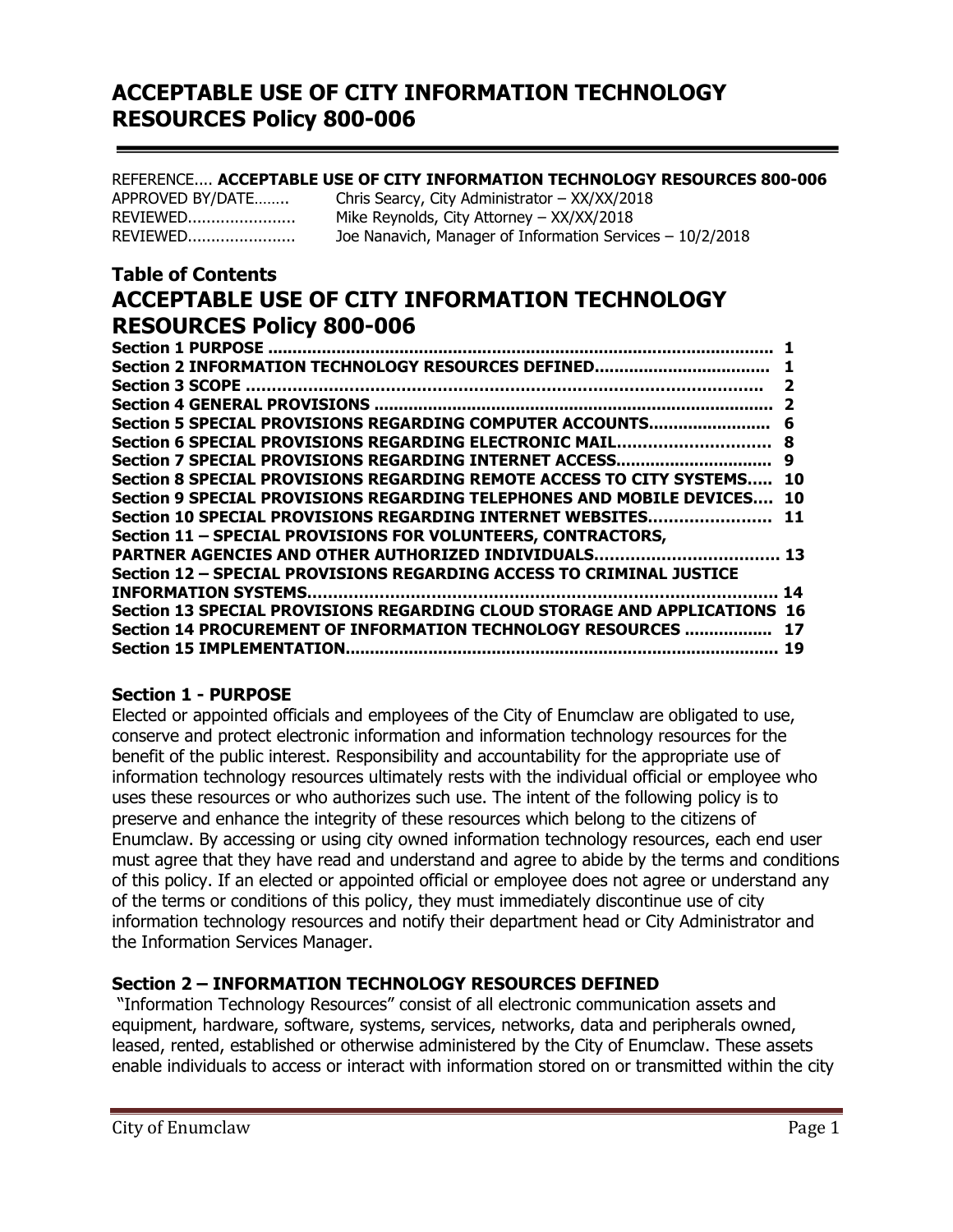data network, telecommunication systems, cellular systems and other internal or external sources. These resources include, but are not limited to the following:

Antivirus Systems Audio/Visual Equipment Card Entry Systems Cellular Devices Cellular Services Cloud Storage Cloud Applications Control Systems **Copiers** Credit Card Readers Data Backup Systems Data Racks Data Transmission Cables Desktop Computers Desktop Printers Digital Cameras Digital Tape Drives Distribution Lists Electronic Data Electronic Documents Electronic Images Electronic Mail Messages Electronic Mail Systems FAX Machines

Fiber Optic Systems Financial Systems **Firewalls** Hubs Internet Services Intranet Services Label Printers Laptop Computers Large Format Printers Laser Printers Mobile Telephones Modems **Monitors** Network Bandwidth Network Cabling Network Security Cameras Network Security Services Operating Systems Point of Sale Devices Point of Sale Systems **Projectors** Records Management **Systems** Remote Access Systems

Routers **Scanners** Server Racks **Servers** Software Applications Social Media Accounts Surge Protectors Switches Tablet Computers Telephone Services Telephone Systems **Telephones Televisions** Text Messages UPS's USB Drives Utility Systems Voicemail Systems VPN Systems **Websites** Wireless Access Points

# **Section 3 – SCOPE**

This policy applies to all elected or appointed officials, employees, temporary employees, contractors, consultants, volunteers, outside or partner agency personnel, vendors, and any others that use or are provided access to city information technology resources including those workers associated with any third parties who access city systems or information technology resources. Throughout this document, the word "employee" will be used to collectively refer to all such individuals. This document applies to all information technology resources, communications systems and equipment owned, leased, rented, established or otherwise administered by the City of Enumclaw both on and off city property. Any violation of this policy is subject to access revocation and/or disciplinary action up to and including termination.

### **Section 4 - GENERAL PROVISIONS**

### 4.1 Purpose

Information technology resources are provided to City of Enumclaw employees for the purpose of conducting official city business, advancing and supporting the city's mission and to assist in providing services to its citizens. The purpose of this section is to outline general provisions which must be adhered to while using city owned information technology resources.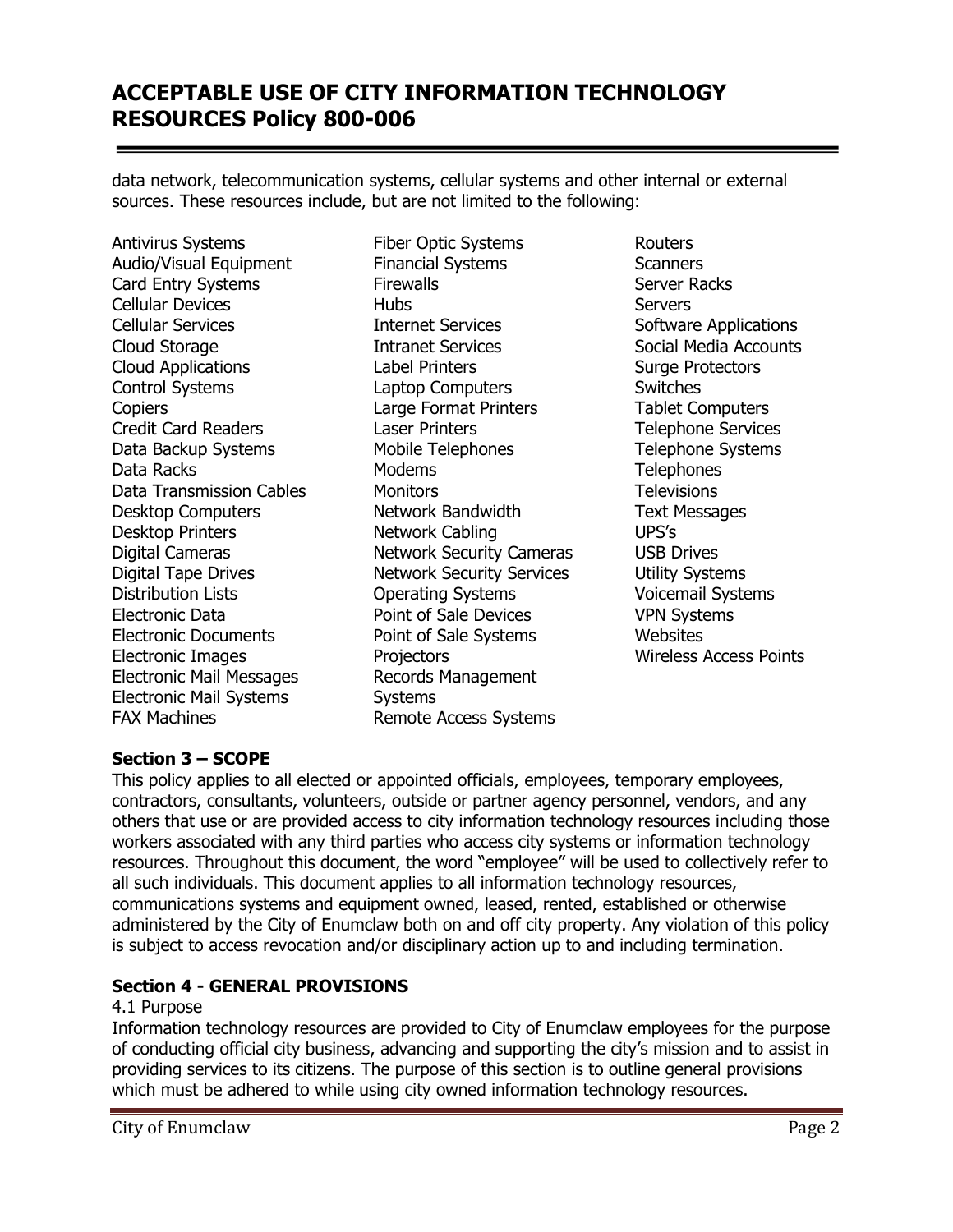# 4.2 Absolute Prohibitions

The following uses of city information technology resources are absolutely prohibited:

- a. Any use for the purpose of conducting outside business or other commercial use which is not directly related to conducting official business for the City of Enumclaw or authorized partner agencies.
- b. Any campaign or political use, unless such use has been determined not a violation of RCW 42.17.130 and .190 by the City Attorney, Washington State Attorney General, or Washington Public Disclosure Commission, or as otherwise authorized by law.
- c. Any use for private benefit or gain, including use of government contracts with vendors for the personal purchase of goods or services.
- d. Any use of information technology resources for the purpose of storing, publishing copying or otherwise using any illegally obtained copyrighted material or material which violates copyright laws.
- e. Any use of profane, abusive or otherwise objectionable language in either public or private communications.
- f. Any use of the information technology resources for the purpose of engaging in gambling or to access online gambling websites.
- g. Accessing, viewing, downloading, sending, forwarding, replying to, printing, storing or publishing items which contain pornographic, sexually explicit, offensive or disruptive content, promote violence, hate, aggression, harassment or illegal activity or contain any content that offensively addresses someone's age, gender, sexual orientation, religious or political beliefs, national origin, veteran status or disability.
- h. Announcing union meetings or conducting other exclusively union business.
- i. Attempting to gain unauthorized access to city systems or data, outside systems or data, or attempting to decrypt, bypass or otherwise override system security or passwords.
- j. Any use which violates City of Enumclaw policy or city, county, state or federal law.

4.3 Prohibition against Use of Information Technology Resources for Personal Use No employee may use city information technology resources for personal benefit or gain of the employee, or any other person or organization including but not limited to the use of information technology resources to conduct or operate a private business or to purchase or sell goods for personal use.

# 4.3.1 Exceptions to Personal Use

Notwithstanding the prohibition against use of city information technology resources for personal benefit set forth in this policy, department heads may allow an employee to may make de minimis, personal use of city information technology resources if:

- a. There is no cost to the city;
- b. The use of city information technology resources does not interfere with the performance of the employee's or other employee's official duties;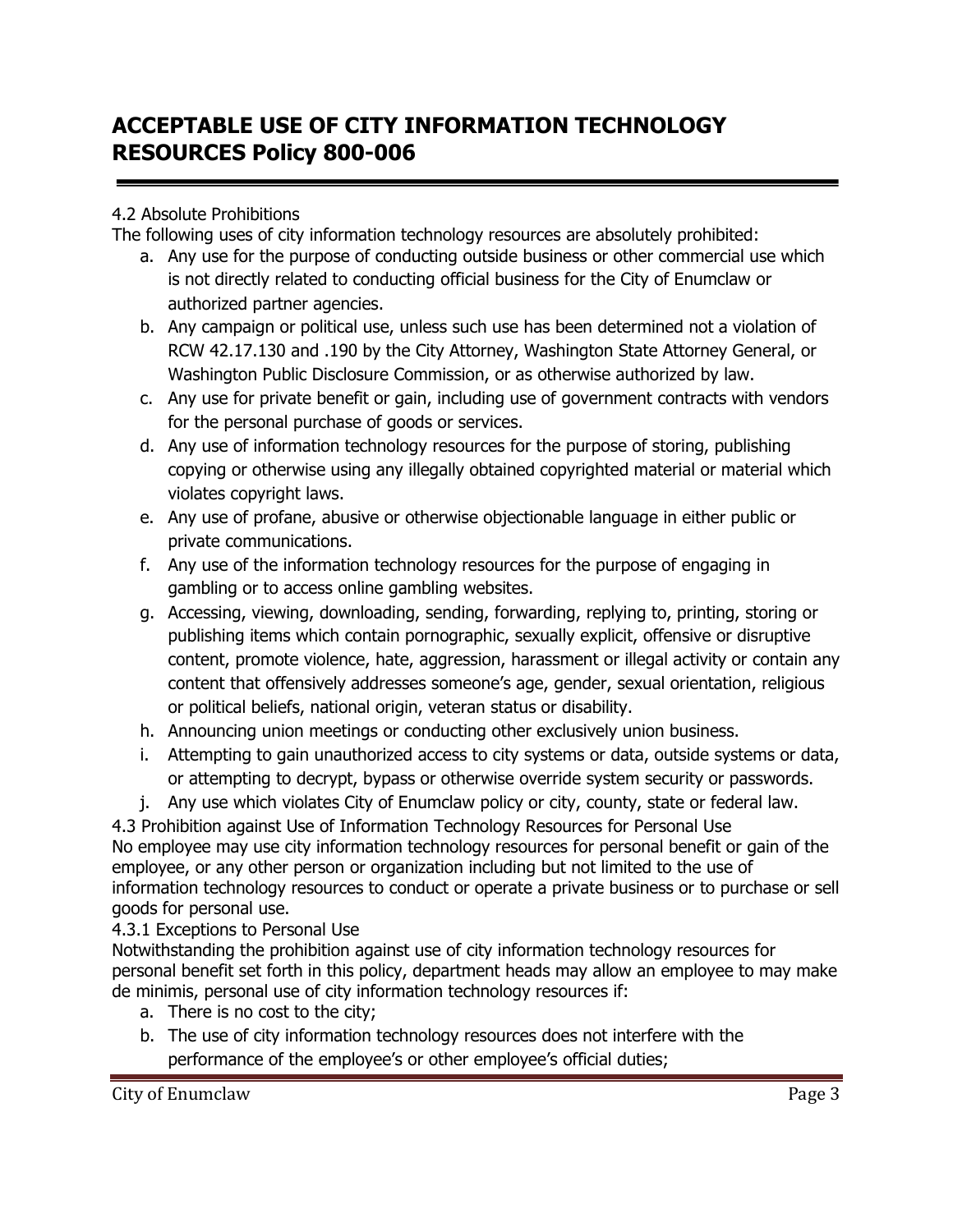- c. The use is during non-working hours, brief in duration, and does not disrupt or distract from the conduct of city business;
- d. The use does not compromise the security or integrity of city information technology resources;
- e. The use does not involve installation of hardware or software not purchased by the city;
- f. The use does not involve the storage of personal photos, music, documents or other data on a city owned computer.

An elected or appointed official or department head may authorize use of city information technology resources to support, promote, or solicit for an outside charitable or communitybased organization or group if the use of city information technology resources meets the provisions set forth above. Occasional, minor use of printers, photocopiers, telephones or fax machines by employees is permitted provided the employee receives prior permission from an elected or appointed official or department head and pays for use at the rate established in the city's consolidated fee schedule.

4.4 Elected or Appointed Officials or Department Heads May Implement More Restrictive Policies

Nothing in this policy is intended to limit the ability of an elected or appointed official or department head to adopt policies for their offices or departments that are more restrictive than the policies provided herein.

# 4.5 No Expectation of Privacy

The city reserves the right to access, monitor and audit the activity and use of city information technology resources, communications, data, files and documents of all elected or appointed officials and employees including content sent, received and/or stored through the use of such resources. Users shall have no expectation of privacy when using city information technology resources. Such records may be subject to disclosure under the Public Records Act or may be disclosed for audit or other legitimate city operational or management purposes. Any records created while conducting city business using personally owned information technology resources may also be subject to disclosure. Any accessing, monitoring or auditing of city information technology resources must be performed by or coordinated through the Information Services Department.

# 4.6 Authorized Equipment

Only city owned information technology resources purchased or authorized by the Information Services Department may be connected to the city network or to a city owned computer. Unless otherwise authorized by the Information Services Department, only city owned information technology resources may be used for conducting city business.

4.6.1 Exceptions for Vendors, Contractors and Outside Agencies.

The Information Services Department may authorize exceptions to section 4.6 for vendors, contractors and outside agencies for the sole purpose of conducting government business. Prior to allowing any non city owned computer or equipment to be connected to the city network, the Information Services Department will verify that the computer is virus free and employs an up to date virus prevention mechanism.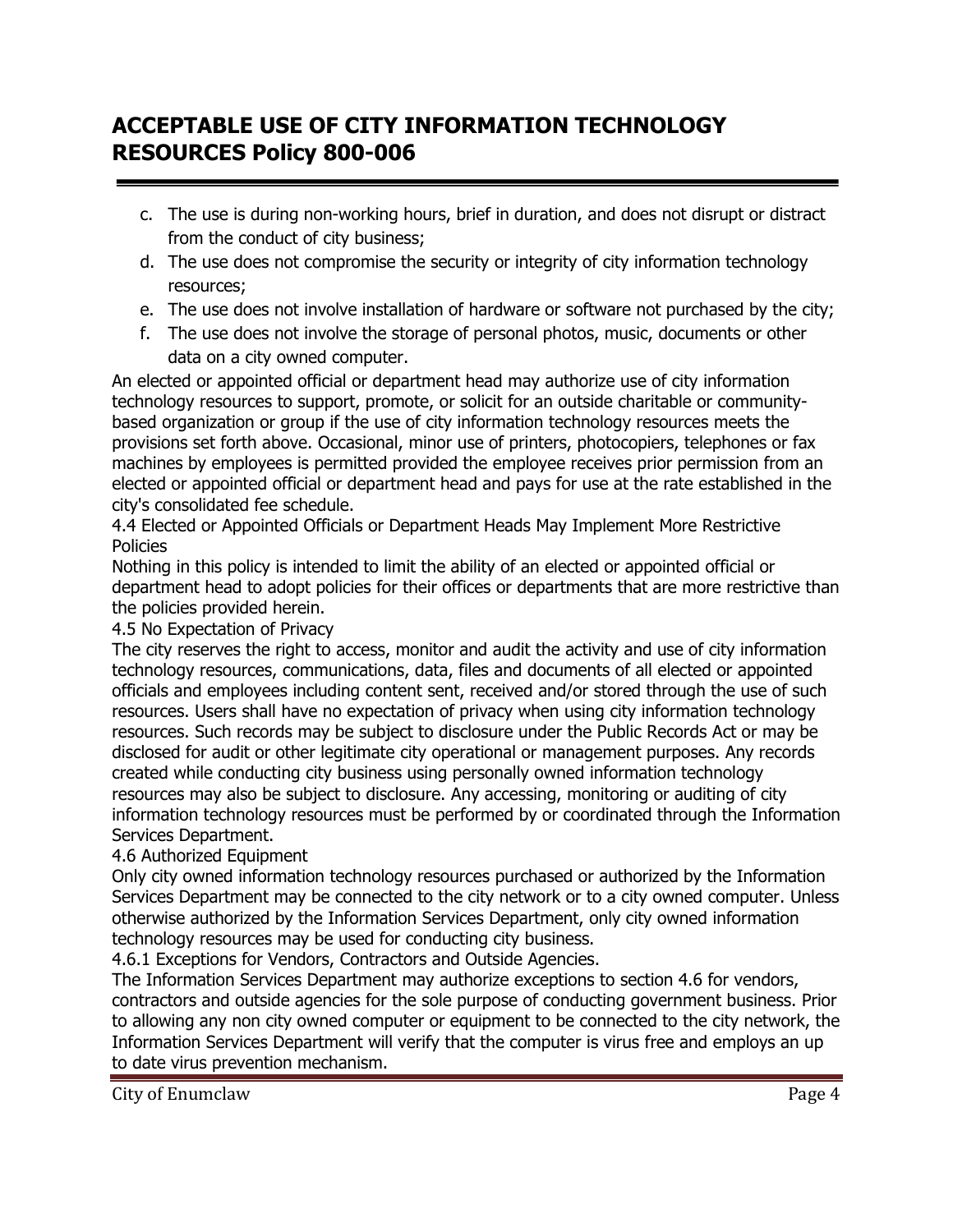# 4.7 Prohibited Equipment

With the exception of connections designated "Public Access" or "Non Business Access" in section 4.8, personally owned computers laptops, wireless access points, routers, hubs, mobile devices (as defines in section 9) or other non city owned information technology resources may not be connected to the city network or to city owned information technology resources. An official or employee may use a personally owned mobile computer or mobile device during lunch, breaks or other non-working hours in non work areas (IE: in a break room, outside or in their personal vehicle) providing such use does not interfere with the performance of the employee's or other employee's official duties and does not disrupt or distract from the conduct of city business.

4.8 Computers and Networks designated as "Public Access."

Certain city information technology resources including computers and internet access may be designated as "Public Access" or "Non Business Access" by the Information Services Department and may be made available for use for non-business purposes. These include:

- a. The laptop located in the Police Dispatch Center for personal use by Dispatch staff is designated "Non Business Access."
- b. The separate external network and computers located within the public areas of the City of Enumclaw Youth Center are designated "Public Access."
- c. The separate external network and computers located within the public areas of the City of Enumclaw Senior Center are designated "Public Access."

# 4.9 Ownership

All software, programs, documents, drawings, images, applications, templates, databases and data files residing on city computer systems or storage media or developed on city systems are the property of the City of Enumclaw and shall not be removed from the workplace without proper authorization. The city, therefore, may access, copy, change, alter, modify, destroy, delete or erase this property at any time without prior notice. All information technology resources defined in section 2 are the property of the City of Enumclaw and shall not be removed from the workplace without proper authorization.

4.10 Records Retention and Public Records

All electronic records, communications and data are the property of City of Enumclaw and may be subject to the Public Records Disclosure Act (RCW Ch. 42.17). Each employee is responsible for maintaining copies of electronic records, communications and data in accordance with the Secretary of States Records Retention Guidelines. If an employee has a doubt concerning the need to retain any electronic records, communications or data, the employee shall consult the State Records Retention Manual, the City Clerk, or the appropriate elected or appointed official or department head.

# 4.11 Disposal of Information Technology Resources

The Information Services Department is responsible for disposal of all city owned information technology hardware and software. Prior to disposal, all data residing on hard drives, disks, tapes, or other electronic storage media will be permanently deleted or destroyed to avoid unauthorized release of data. Any hard drives, disks, tapes, or other electronic storage media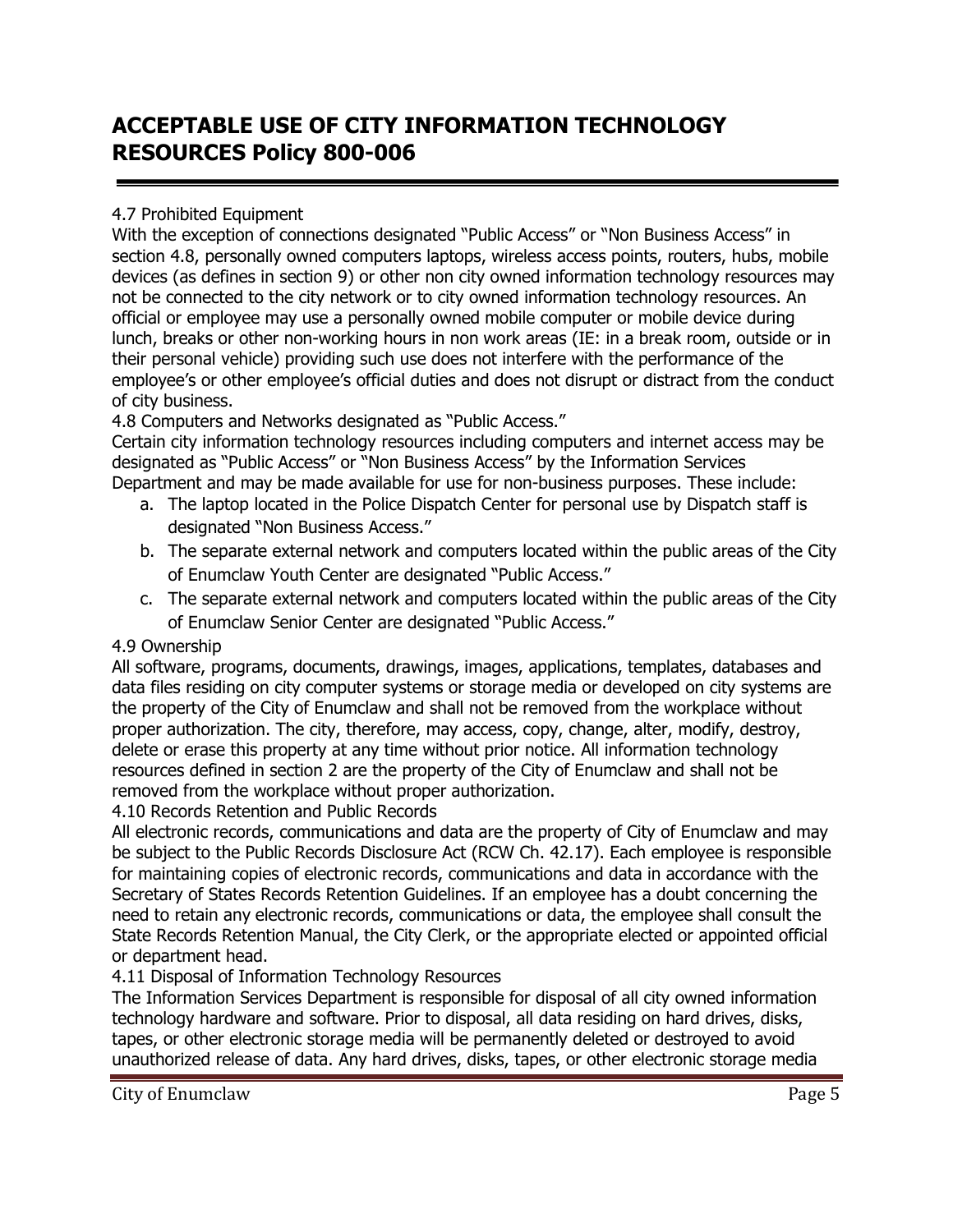used in devices which access secure information such as CJIS data will be disposed of by shredding or incineration only. No information technology resources will be sold, destroyed, transferred or otherwise disposed of except by, or with the authorization of the Information Services Department.

### 4.12 Authorized Users

With the exception of those resources designated "Public Access" or "Non Business Access" in section 4.8, only elected or appointed officials, paid city employees or volunteers authorized by the appropriate department head may use city information technology resources. (See also Section 11 for exceptions.)

## 4.13 Network Topology Drawings

It is the responsibility of the Information Services Department to maintain up to date network topology drawings of the city network infrastructure. These drawings will be updated no less than annually with the exception of changes made affecting access to criminal justice information systems which will be updated within one month of implementation. Network topology maps will be marked "For Official Use Only" and not be made available for distribution to the general public.

## 4.14 Designated Information Security Officer

The Manager of Information Services is the designated Information Security Officer for the City and is responsible for establishing and maintaining strategies and programs that ensure information assets and technologies are adequately protected. The Information Security Officer assists staff in identifying, developing, implementing and maintaining citywide processes for the purpose of reducing information risks related to the use of IT resources. In addition, the Information Security Officer is responsible for responding to incidents or breaches in security and managing security related technologies in use by the city.

# **Section 5 - SPECIAL PROVISIONS REGARDING COMPUTER ACCOUNTS**

5.1 Purpose

Employees are responsible for the security of electronically stored information and/or data they have been given permission to use. All employees given permission to access data must act in a manner to protect said data from loss, unauthorized alteration access and use.

5.2 Assignment of Computer Accounts

Computer accounts are assigned by the Information Services Department to individual employees at the discretion of elected or appointed officials and department heads for their exclusive use in conducting city business. Only elected or appointed officials and paid city employees will be assigned computer accounts for the purpose of accessing city information systems. To ensure only authorized elected or appointed officials and city employees are granted access to city information systems, user accounts will only be created after the employee has been entered into the payroll system or in the case of elected or appointed official, immediately upon being elected or appointed. Users are responsible for all activities conducted with accounts assigned to them. Shared computer accounts for specialized purposes, and with limited access to data, may be authorized by the Information Services Department. Such shared accounts may also be exempted from password standards and access control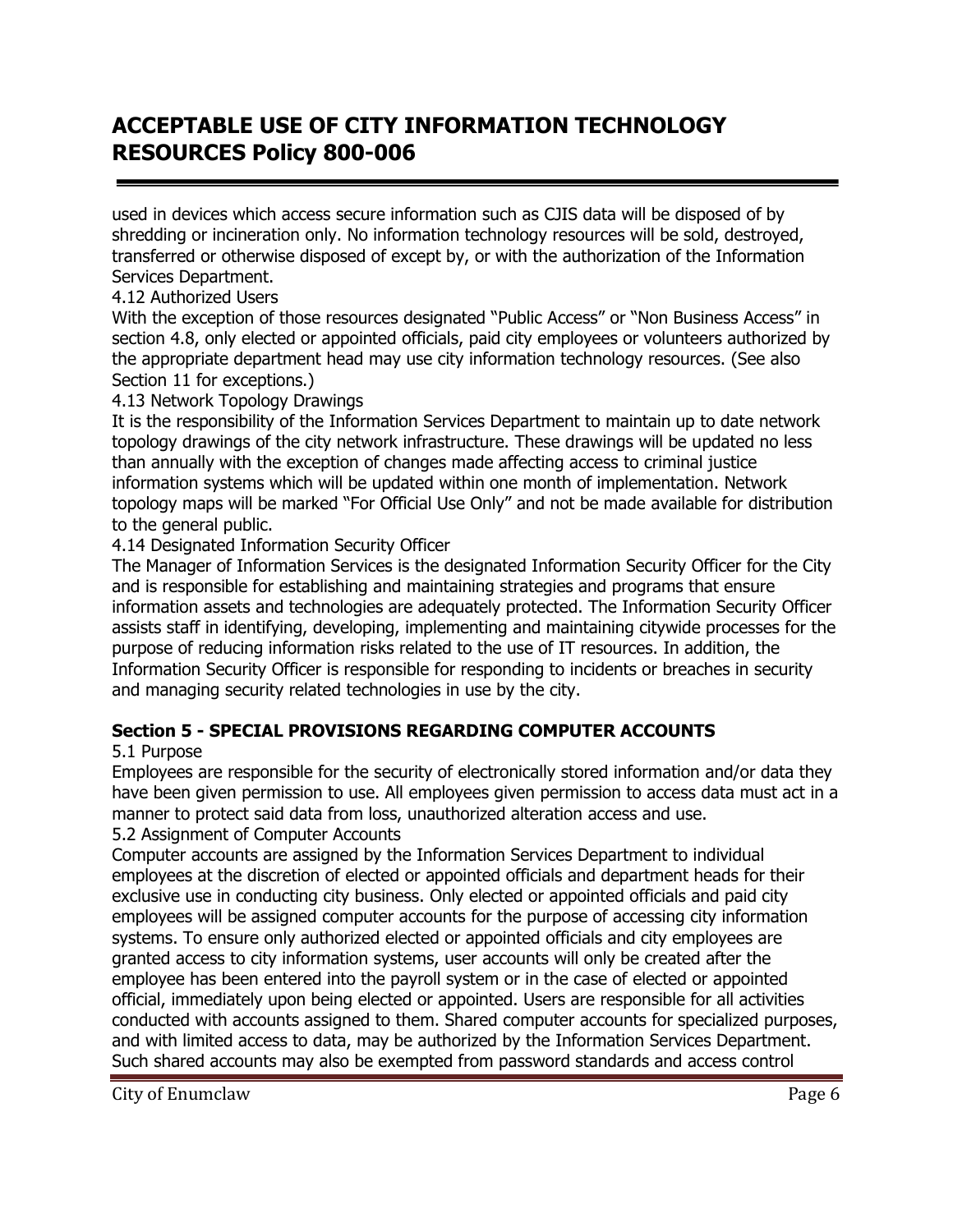requirements if authorized by the Information Services Department. (See also Section 11 for exceptions.)

### 5.3 Passwords

Passwords are to be kept secret except in the case of authorized shared accounts. Each user is responsible to maintain the secrecy of the passwords for accounts assigned to them. To maintain password integrity, passwords for accounts assigned to individuals must not be shared. If a user has knowledge that another person knows or is using their password, it is their responsibility to immediately change the password and to report it to the Information Services Department. In the event a user forgets their password, they should contact the Information Services Department to have it reset.

### 5.4 Access Control

User account and passwords are used to control access to city data resources based on an individual employee's need to access specific data. Users are responsible for data accessed, transmitted, copied, saved or deleted using their user account. Users are prohibited from accessing or attempting to access information, systems, data or other information technology resources to which they have not been granted access by the Information Services Department. To prevent unauthorized use, all users should log off of, or lock access to all city computers and systems before leaving their computers or systems unattended. This provision is not intended to restrict distribution of data resulting from public disclosure requests or the authorized release of information by the city.

5.5 Data Access and Accounts for Terminated Employees

When an employee or official ends their service with the City of Enumclaw, it is the responsibility of the appropriate elected or appointed official or department head to immediately notify the Information Services Department. Upon notice of an employee or official's end of service, the Information Services Department will immediately suspend and/or change the password for all user accounts assigned to that individual. The appropriate elected or appointed official or department head may request access to the users' accounts for the purpose of retrieving and/or archiving data, files, messages or other information for a period not to exceed 90 days. After 90 days, the user account and any remaining user files will be permanently deleted. It is the responsibility of the appropriate elected or appointed official or Department head to move or archive any documents, data, files or messages necessary within the 90 day period.

### 5.6 Password Standards

The following minimum password and account lockout standards will be employed for users logging into the city network:

- a. Passwords must be a minimum of 8 characters.
- b. Passwords may not contain dictionary words, proper names or the user ID.
- c. Passwords must be changed every 90 days.
- d. Previous 10 passwords may not be re-used.
- e. Accounts will be locked for 15 minutes after 5 invalid logon attempts.
- f. No dictionary words or proper names may be used.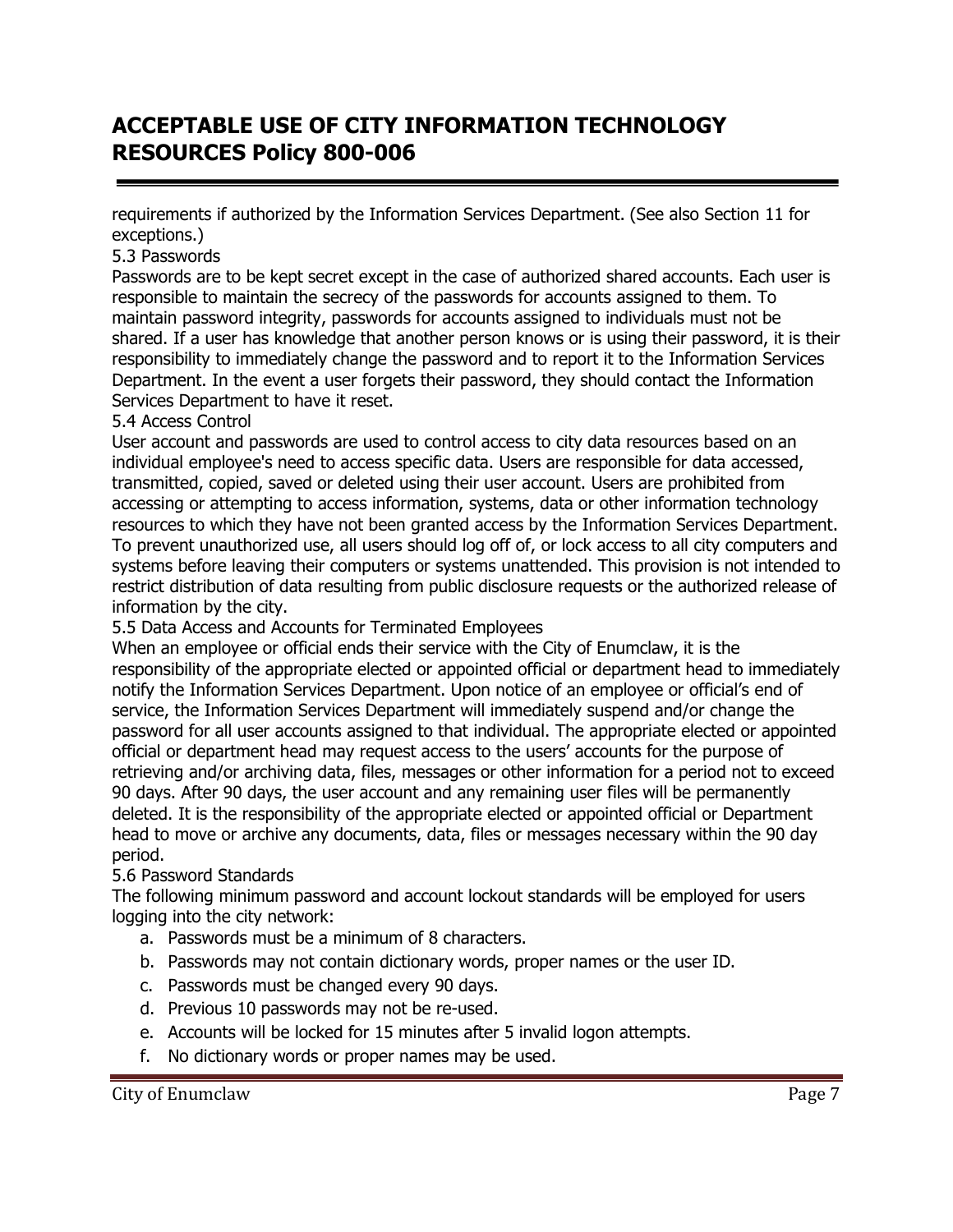### g. Password and logon ID must not be the same.

5.7 Exceptions for Information Services Staff and Other Authorized Individuals Information Services Staff and other authorized individuals with the permission of the Information Services Department may, by nature of assigned duties and in support of authorized activities, be exempt from any or all of the provisions in section 5. Elected or appointed officials and department heads will be granted access to information and data accessed by their direct reports on request and without further authorization.

# **Section 6 - SPECIAL PROVISIONS REGARDING ELECTRONIC MAIL**

### 6.1 Purpose

The purpose of this section is to establish guidelines specific to governing the acceptable use of city-provided electronic mail (e-mail) resources. By establishing and maintaining compliance with this policy, risks and costs to the city can be minimized while the valuable potential of this communication tool can be maximized.

### 6.2 Right of Inspection

The electronic mail system owned by the City of Enumclaw is intended solely for the purpose of conducting city business. Electronic mail communications constitute public records and the city has the right to access or monitor messages for work-related purposes, security, or to respond to public record requests. All messages should be composed with the expectation that they are public. Users shall have no expectation of privacy in e-mail messages, whether they are business related or an allowed personal use as provided herein. Use of the city's electronic mail system shall be considered consent to elected or appointed officials, department heads, and the Information Services Department to inspect, use, or disclose any electronic mail or other electronic communications and/or data without prior notice.

### 6.3 Forwarding of Electronic Mail

A user forwarding a message which originates from someone else, may not make changes to that message without clearly disclosing the exact nature of the changes and the identity of the person who made the changes.

### 6.4 Misdelivered Messages

If an electronic mail message is delivered to a user by mistake, the user should stop reading as soon as they realize the message was not intended for them and notify the sender and Information Services Department immediately.

6.5 User's Responsibility for Security

Users are responsible for the security of their electronic mail account password and any electronic mail that is sent via a user account. To protect a user account against unauthorized use, the same precautions outlined in section 5.3 should be followed with regards to a user's email account. Users may not send electronic mail on behalf of another person or user without their knowledge and consent.

6.6 Use of Non-City Email Accounts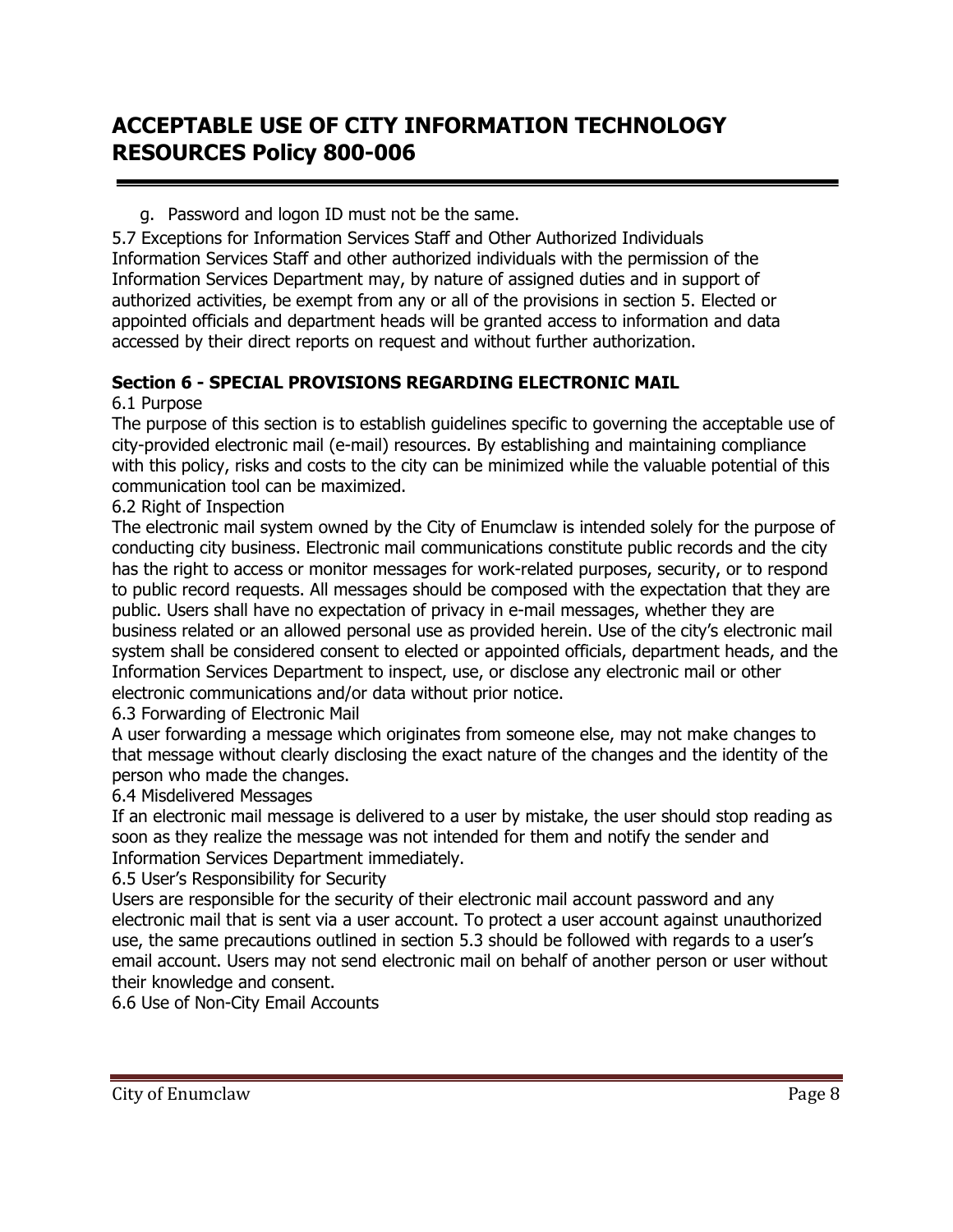Non-city email accounts including web based email accounts may not be used to conduct city business. Elected or appointed officials and employees will be issued city email accounts as required for the purpose of conducting city business.

6.6.1 Exceptions for Information Services Staff and Other Authorized Individuals The Information Services Department may establish and use outside email accounts for the purpose of testing or troubleshooting city email accounts and systems. Law enforcement personnel, for the sole purpose of conducting of investigations and with the express permission of the Chief of Police may be exempted from section 6.6.

## 6.7 Transmission of Confidential Information

Confidential material must not be sent via email as electronic mail messages are subject to being intercepted, copied, forwarded, viewed, and used for non-approved purposes. 6.8 Electronic Chain Mail

E-mail "chain letters" shall not be originated, forwarded or otherwise distributed using city information technology resources. An e-mail "chain letter" is defined as any message sent to one or more recipients which directs the recipient to forward it to one or more other recipients with the promise of reward for forwarding it or threat of consequences for not doing so.

# **Section 7 - SPECIAL PROVISIONS REGARDING INTERNET ACCESS**

## 7.1 Purpose

It is the policy of the City of Enumclaw to encourage effective and efficient use of city owned information technology resources for conducting city business. This includes use of the internet for employees to provide information to city residents, businesses, and other governmental agencies, to search for information, and for information exchange.

7.2 Certain Use of Internet Prohibited

In addition to the prohibitions outlined in section 4.2, the following specific internet related activities which are prohibited:

- a. Use of the city internet service to access sites which provide streaming video, audio, internet radio or video broadcasts, interactive downloading of screen savers or browser features or other content that consumes excessive or continuous bandwidth except for the purpose of conducting city business.
- b. Use of the city internet service to download, upload, store, purchase or share music or video files to or from the internet except for the purpose of conducting city business.
- c. Use of the city internet service to buy or sell merchandise through online shopping or auction services or to conduct banking or financial transactions which are not directly related to conducting city business.
- d. Use of instant messaging or other messaging services or software except for the purpose of conducting city business.

7.3 Exceptions for Law Enforcement Personnel

Law enforcement personnel, for the sole purpose of conducting investigations and with the express permission of the Chief of Police may be exempted from section 7.2.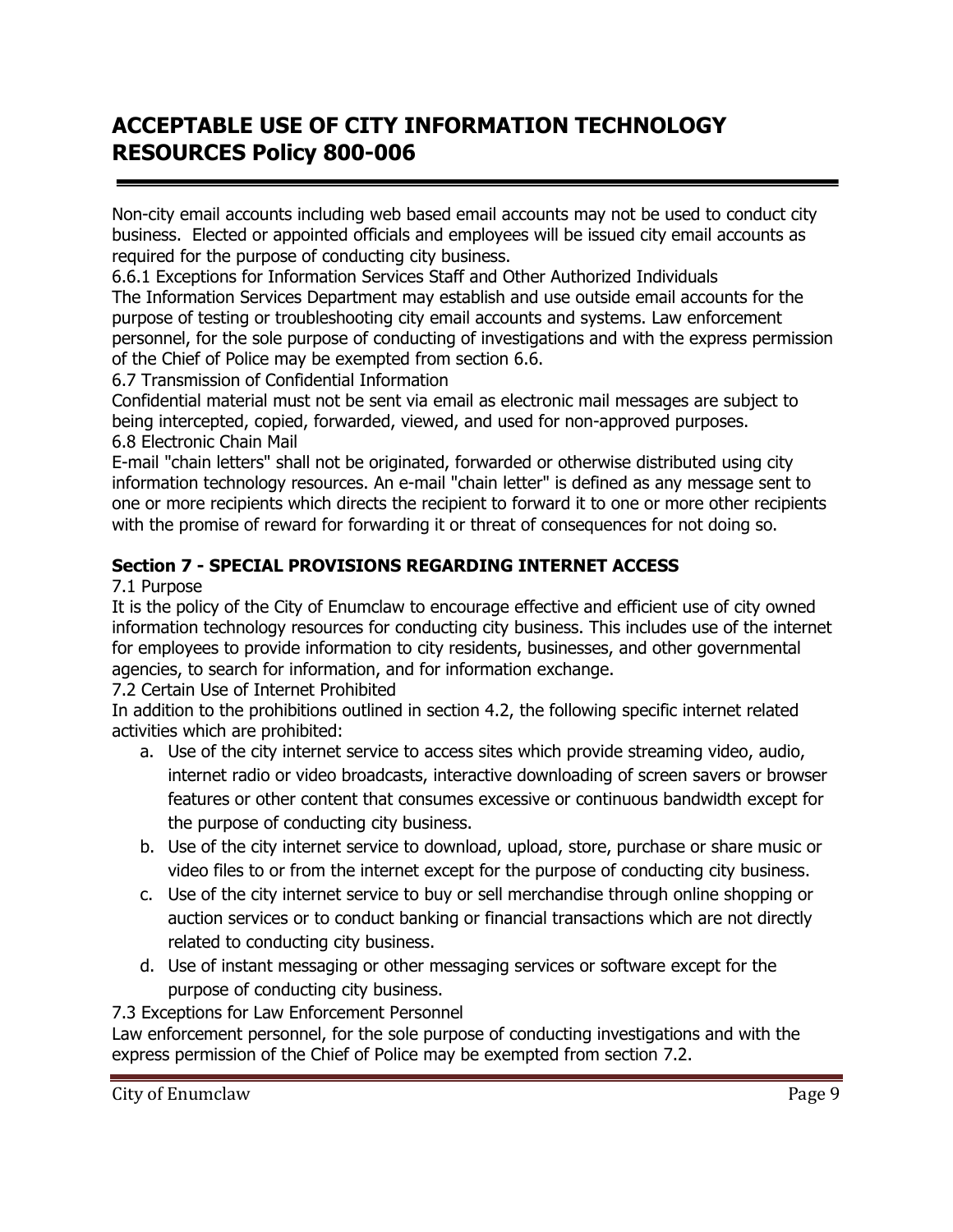## 7.4 Monitoring and Reporting of Internet Use

It is the responsibility of each department head to monitor and audit internet use within their department. The Information Services Department may monitor and record user access to internet sites and may provide department heads with information that can be used to track usage as required or requested to enforce city or department policy.

# **Section 8 - SPECIAL PROVISIONS REGARDING REMOTE ACCESS TO CITY SYSTEMS**

# 8.1 Purpose

Remote access to certain city systems, applications, and data such as webmail or mobile access in city vehicles is maintained for selected employees. Other remote access systems are restricted only to those employees who show a demonstrated necessity to access data or applications while away from city facilities and only for the purpose of conducting city business. 8.2 Authorization Required

Remote web based access to city email is granted to all email users for the purpose of accessing their e-mail while at home, on leave or traveling. Certain city mobile computers are equipped with secure remote access for public safety functions. The Information Services Department may utilize remote access to systems for offsite troubleshooting and maintenance. All other requests for remote access to city systems must be authorized and implemented by the Information Services Department.

#### **Section 9 - SPECIAL PROVISIONS REGARDING TELEPHONES AND MOBILE DEVICES** 9.1 Purpose

The purpose of this provision is to establish guidelines for the use of city issued mobile devices and desktop telephones and the on-duty use of mobile devices personally owned by employees. Mobile devices include, but are not limited to cellular phones, smart phones, PDA's, tablets, mobile computers, mobile data terminals and other mobile data collection devices.

### 9.2 Privacy Policy

Any employee utilizing any computer, internet service, phone service, or other wireless service provided by or funded by the city expressly acknowledges and agrees that the use of such service, whether for business or personal use, shall remove any expectation of privacy the employee, sender and recipient of any communication utilizing such service might otherwise have, including the content of any such communication. The city also expressly reserves the right to access and audit any and all communications including content sent, received and or stored through the use of such service.

9.3 City Issued Mobile Devices and Landline Telephones

Depending on an employee's assignment and needs of the position, the city may, at the discretion of the appropriate department head, issue a mobile device and/or landline telephone. Such devices shall remain the sole property of the city and shall be subject to inspection or monitoring, including all related records and content, at any time without notice and without reason.

9.4 Individually Owned Mobile Devices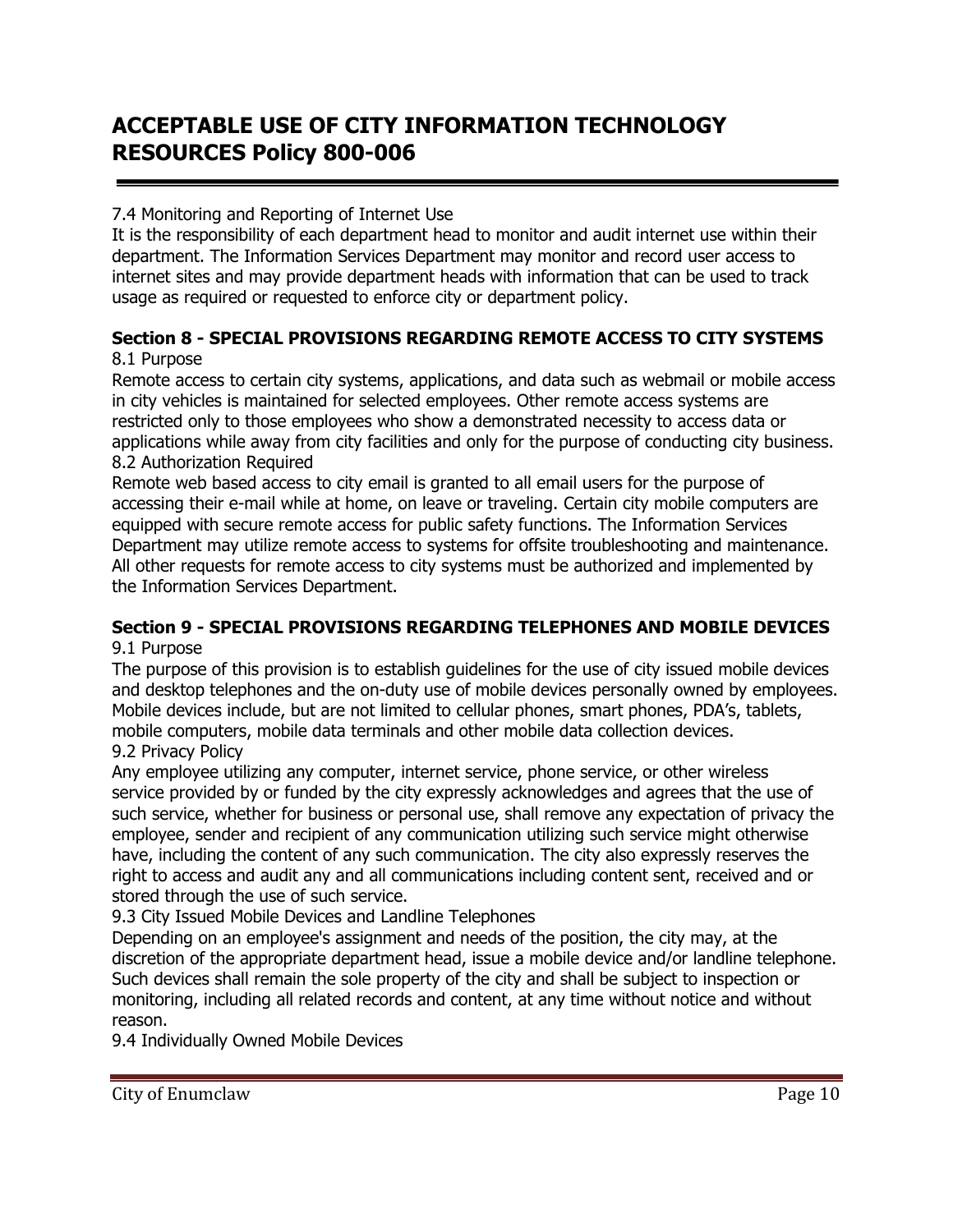Employees may carry their own individually owned mobile devices while on duty subject to the following provisions:

- a. Carrying an individually owned mobile device is optional.
- b. The device shall be purchased, used and maintained at the employee's expense.
- c. The employee is responsible for all mobile device hardware, software, service and support.
- 9.5 Use of Mobile Devices and Desktop Telephones

Mobile devices and desktop telephones should only be used by on-duty employees for legitimate city business. Occasional personal use of city owned mobile devices and desktop telephones must follow the guidelines set forth in section 4.3.1.

While employees may use personally owned mobile devices for personal communication during non-working hours such as breaks and lunches, such usage should be limited to areas where the communication will not disrupt other employees or where it could be seen or heard by members of the public. Extended or frequent use of city issued or personally owned mobile devices or landline phones for personal use is prohibited. Employees may be responsible for reimbursing the city for any charges incurred as a result of excessive personal use. 9.6 Mobile Device Use While Driving

Except as provided for in RCW 46.61.667, the use of mobile devices while operating a motor vehicle is prohibited.

9.7 Use of Text Messaging and Instant Messaging

Text messaging and instant messaging are to be used only for transitory messages with a short-term retention value that can be destroyed when no longer needed for city business. The Washington State Archives defines "transitory records" as those which "only document information of temporary short-term value," provided that the records are:

- a. Not needed as evidence of a business transaction; and,
- b. Not covered by a more specific records retention series.

Examples of "transitory records" include miscellaneous notices or memoranda which do not relate to the functional responsibility of the agency (notices of community affairs, holidays, etc.) Text messaging and instant messaging will not be used to provide any working direction to staff which is not documented in some other form for retention purposes. If for any reason a nontransitory text message or instant message is sent that does have retention value, the employee must immediately take steps to preserve the record. The record can be preserved via logging, screen shot, photograph or transcription of the exact content to a recordable medium such as email. Once preserved, the record must be retained and/or destroyed in accordance with the Secretary of States Records Retention Guidelines.

# **Section 10 - SPECIAL PROVISIONS REGARDING INTERNET WEBSITES**

# 10.1 Purpose

The purpose of this provision is to establish guidelines for the procurement, creation and maintenance of internet websites and social media accounts owned, established or maintained by the City of Enumclaw. Internet Websites are established on behalf of the City of Enumclaw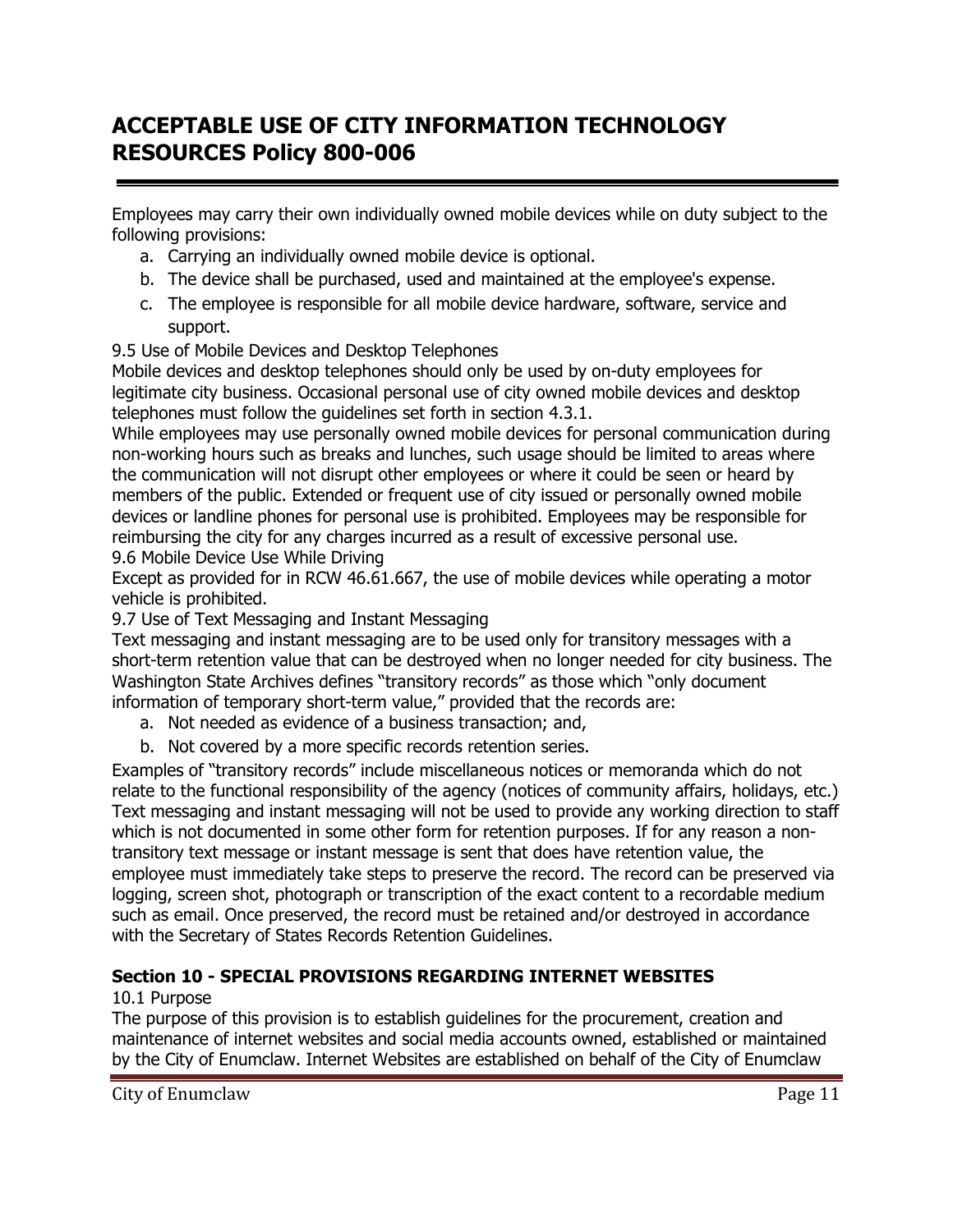and its departments by the Information Services Department. These websites consist of both externally visible sites for use by the public and internal sites for use by elected or appointed officials and city employees. These sites contain information regarding programs, services, policies, and objectives of the City of Enumclaw and the surrounding area as well as links to other governmental and outside agency sites. External city websites are designed to provide convenient access to city related records, events and other resources for residents, visitors, businesses, non-profit organizations, other public agencies, and schools to access their city government. Internal sites are designed to provide elected or appointed officials and city employees with access to information, news, links and other content which improves the efficiency in which they perform their jobs. Social media websites are third party hosted online technologies that facilitate social interaction and dialogue through user participation and usergenerated content. They include social networking sites, social bookmarking sites, social news sites, and other sites that are centered on user interaction.

### 10.2 Website Standards

All websites including social media accounts, owned by or which represent the government of the City of Enumclaw must present a consistent, professional image of the city, its elected or appointed officials, employees and the events, programs and services it offers. In order to ensure a consistent appearance and public image, all city websites shall be procured, maintained and periodically reviewed by the Information Services Department. At its discretion, the Information Services Department may provide city departments with the ability to edit and maintain content on city owned or managed websites. The Information Services Department shall act as the city's registration authority for all city-owned domain names and shall acquire and maintain all domain registrations, websites, and social media accounts. Elected or appointed officials and employees are prohibited from acquiring or registering internet domains or establishing websites including social media accounts which are owned by or represent the City of Enumclaw, its departments, divisions, events, programs or services.

### 10.3 Links from City Websites

The city's websites may contain links to outside content which provide information relevant to the residents, elected or appointed officials, and employees of the City of Enumclaw. At its sole discretion, the Information Services Department may include on city websites links to outside content of the following nature:

- a. Federal, state, local and educational entities.
- b. Private organizations if these organizations offer services that complement the information or services offered by the City of Enumclaw.
- c. Non-profit organizations if these organizations offer services that complement the information or services offered by the City of Enumclaw.
- d. News, weather, search engine, mapping or other sites which may improve employee efficiency in performing their duties.

The determination of whether to establish links to outside sites organizations is made on a case-by-case basis by the Information Services Department. 10.4 Political Content Prohibited

City of Enumclaw **Page 12**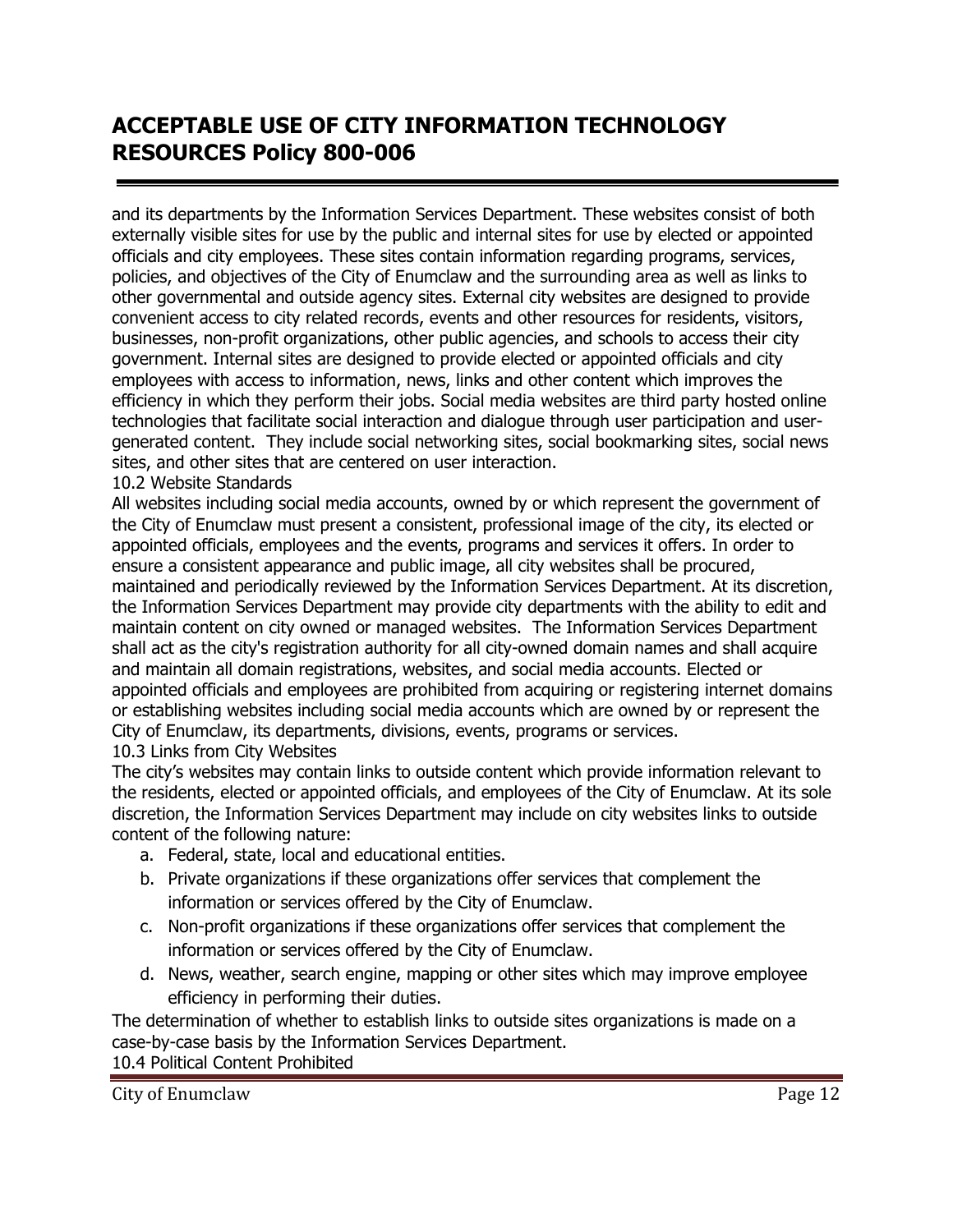In order to avoid the appearance of City endorsement of political content, no content shall be placed on any City website which promotes or opposes any candidate for political office, political party, or advocates for or against a particular issue on a local, state, or national level. 10.5 Social Media Accounts

Social media accounts shall be subject to the following guidelines:

- a. To avoid the potential of prohibited or libelous content appearing on a city sponsored social media account, social media accounts will not be established which allow posts or other content from the public.
- b. The Information Services Department or assigned departmental employees will maintain accurate city information on social media accounts by frequently reviewing and updating content as necessary and appropriate.
- c. Information posted using the city's social media accounts is subject to the Public Records Act and associated retention schedule. In order to ensure appropriate retention of public records, the Information Services Department shall ensure all content posted on City social media accounts is systematically archived.
- d. A link to the city's website, www.cityofenumclaw.net, must be included on all social media sites, directing users back to the City of Enumclaw website for in-depth information on the posted content.
- e. Elected or appointed and appointed officials, board members, commissioners and other officials and appointed volunteers should avoid commenting or otherwise communicating on social meeting sites where such participation would constitute a violation of the Open Public Meetings Act.

10.6 Exceptions for Law Enforcement Personnel

Law enforcement personnel, for the sole purpose of conducting investigations and with the express permission of the Chief of Police may be exempted from sections 10.2 and 10.5.

# **Section 11 – SPECIAL PROVISIONS FOR VOLUNTEERS, CONTRACTORS, PARTNER AGENCIES AND OTHER AUTHORIZED INDIVIDUALS**

11.1 Purpose

To ensure data integrity and security and to discourage unauthorized use of city resources, care must be taken in issuing logon ID's and granting access to city systems and resources. Unless authorized as described herein, only elected or appointed officials and paid city employees will be issued logon ID's and granted access to city owned information technology resources. Individuals to whom access is granted must agree to abide by the terms and conditions of the city Acceptable Use policy whenever accessing city systems or when using information technology resources.

11.2 Exceptions for Unpaid City Volunteers, Private Contractors and Contract Employees. When a legitimate business need exists, at the request of an elected or appointed official or department head and with written permission of the City Administrator, unpaid city volunteers,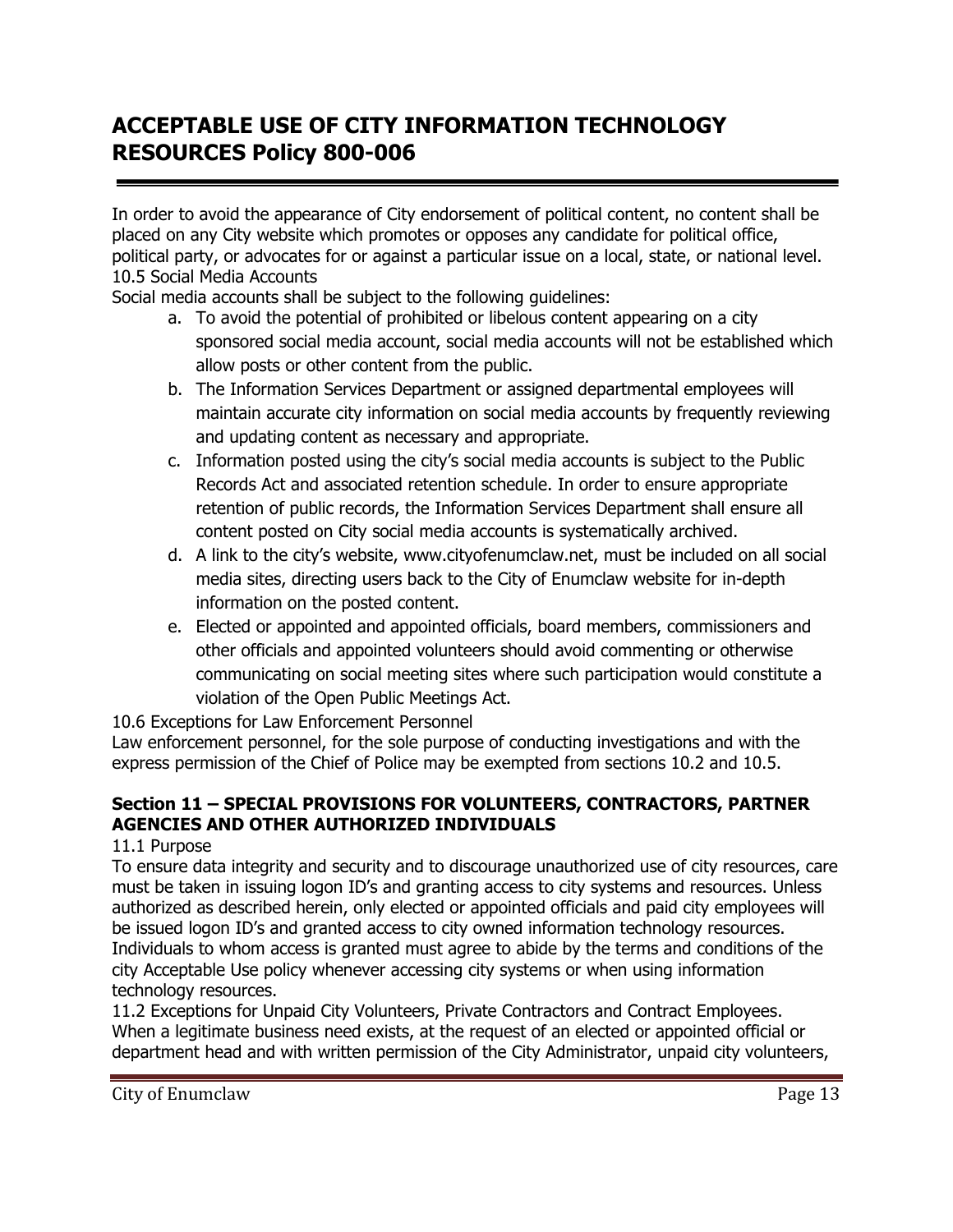private contractors or contract employees may be issued temporary logon ID's and/or granted access to city information technology resources.

11.3 Exceptions for Employees of Partner Agencies

At the discretion of the Information Services Manager and for the purpose of supporting the needs of and sharing information and resources with partner agencies, employees of partner agencies may be issued logon ID's and/or granted access to city information technology resources.

# **Section 12 – SPECIAL PROVISIONS REGARDING ACCESS TO CRIMINAL JUSTICE INFORMATION SYSTEMS**

# 12.1 Purpose

The Criminal Justice Information Services (CJIS) Division of the FBI requires appropriate controls be put in place to ensure the integrity and security of Criminal Justice Information (CJI) data. The CJIS Security Policy provides guidance for the creation, viewing, modification, transmission, dissemination, storage, and destruction of CJI. This Policy applies to every individual—contractor, private entity, noncriminal justice agency representative, or member of a criminal justice entity—with access to, or who operates in support of, criminal justice services and information.

## 12.2 Authorized Users

Prior to accessing any CJIS data, all personnel who have direct access to CJI data including department personnel, information services staff and authorized vendors must be authorized by the Chief of Police and meet the following requirements:

- a. Personnel must have a state of residency fingerprint background record check completed.
- b. Personnel must have a state of residency fingerprint re-background record check completed every 5 years.
- c. Personnel must sign the signature log acknowledging that they have they viewed the Washington State Patrol ACCESS Division technical security awareness training.
- 12.3 Outside Agency Policies

All personnel who have direct access to CJIS data including department personnel, information services staff and authorized vendors must agree to abide by the policies set forth by the Washington State Patrol ACCESS Division and the Criminal Justice Information Services Department of the FBI. Individuals accessing CJIS data are required to operate their terminals according to the rules and policies of Washington Crime Information Center/National Crime Information Center (WACIC/NCIC.)

12.4 Reporting Suspected Misuse of CJIS.

Any individual who suspects that an individual is obtaining CJIS data for non criminal justice purposes or misuse of CJIS data or violation of the policies mentioned in section 12 shall immediately report the suspected misuse or violation to the Chief of Police. The Chief of Police or their designee shall then immediately notify the ACCESS Section of the Washington State Patrol of any suspected misuse or violation.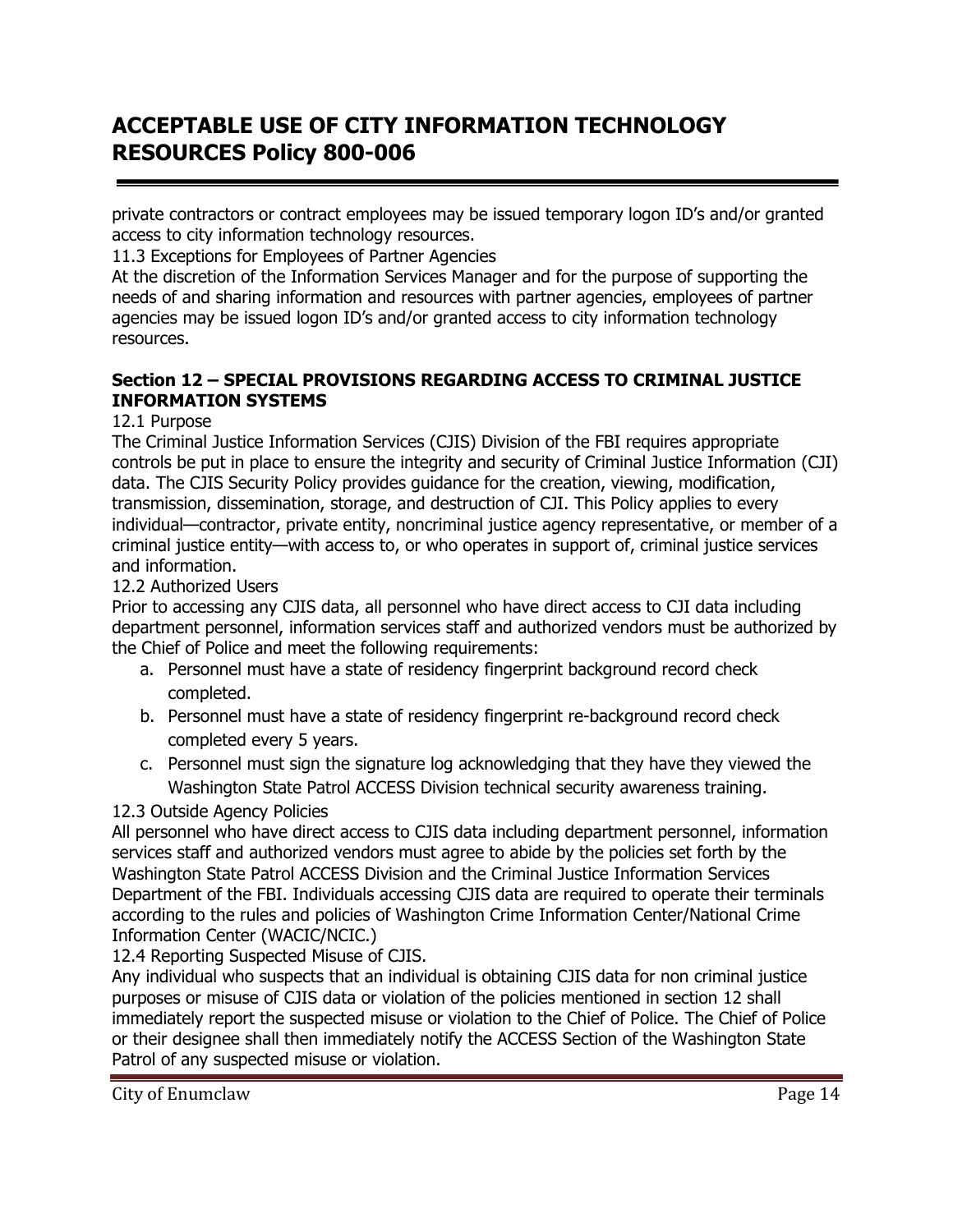## 12.5 Misuse of CJIS

Violations of the rules, regulations, policies or procedures developed by the City of Enumclaw, Enumclaw Police Department, WACIC/NCIC, Washington State Patrol or FBI, or any other misuse or abuse of the ACCESS system or other CJIS system or data may result in disciplinary action up to and including termination and/or criminal prosecution.

## 12.6 Physical Protection of CJI Data

Controls shall be in place to protect electronic and physical media containing CJI data while being stored, transported or accessed. Electronic media includes memory devices in server and computer hard drives and any removable, transportable digital memory media, such as magnetic tape or disk, backup medium, optical disks, flash drives, external hard drives, or digital memory cards. Physical media includes hardcopy documents and imagery that contain CJI data. Individuals shall adhere to the following guidelines when accessing, storing or transporting CJI data:

- a. Store all electronic and physical media within a physically secure or controlled area or within the immediate control of an employee authorized to access such data. A secured area includes a locked drawer, cabinet, or room.
- b. Restrict access to electronic and physical media to authorized individuals.
- c. Ensure that only authorized users remove hardcopy or digital media from secured locations.
- d. Only use information technology resources procured and approved by the city Information Services Department to access, process, store, or transmit CJI data.
- e. Store all hardcopy CJI records in a secure area accessible to only those employees whose job function requires them to handle such data.
- f. Precautions must be taken to obscure CJI data from public view, such as by means of an opaque file folder or envelope for hardcopy records or screen locks or privacy filters for computer terminals.
- g. When CJI data is stored electronically outside the boundary of a physically secure location, the data shall be protected using encryption.
- h. When encryption is employed, the cryptographic module used shall be certified to meet FIPS 140-2 standards.
- i. Lock or log off computer when not in immediate vicinity of work area to protect CJI data.
- j. Limit the collection, disclosure, sharing and use of CJI data to authorized personnel.
- k. Secure hand carried electronic and paper documents by storing them in a locked briefcase or lockbox.
- l. Only view or access CJI data in a physically secure location.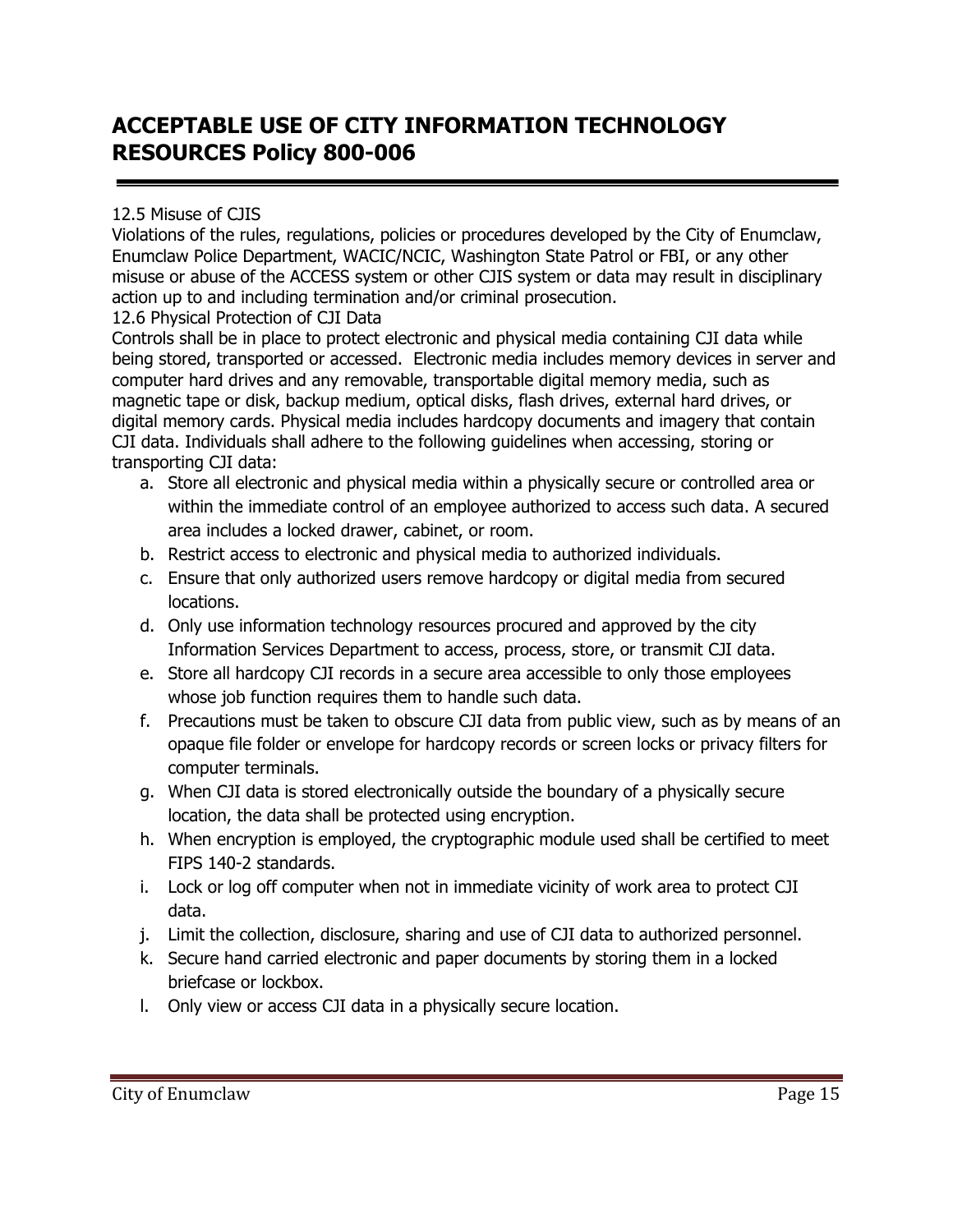- m. When mailing or shipping CJI data, do not mark the package "Confidential" and ensure packages are sent by methods that provide for complete shipment tracking and history, and signature confirmation of delivery.
- n. Unless equipped with two factor authentication, computers and other devices that are capable of accessing CJIS protected data including those mounted in Police Department vehicles must only be used in a secure area as defined by the FBI CJIS Policy Manual such as inside the police vehicle or inside the Police Department building.

# 12.7 Destruction of CJI Data

The Information Services Department is responsible for the destruction of all obsolete electronic media containing CJI data. Such media shall be sanitized prior to reuse or permanently destroyed via shredding or other means so as to render the data non-recoverable. End users of physical media such as printed copies of CJI data are responsible for destruction via shredding once the data is no longer required for use.

## **Section 13 – SPECIAL PROVISIONS REGARDING CLOUD STORAGE AND APPLICATIONS**

## 13.1 Purpose

Special precautions must be taken when utilizing cloud storage, applications and services to ensure the city properly protects, archives and maintains control over data located on external systems. Cloud based systems include cloud-based email, document storage and sharing, Software-as-a-Service (SaaS), Infrastructure-as-a-Service (IaaS), Platform-as-a-Service (PaaS) and any other application or service where data is stored outside of the physical boundaries of city buildings.

### 13.2 Cloud Storage and Application Standards

All users who utilize cloud services for storage and/or processing of city data must utilize only those services approved and procured through the Information Services Department for such activities. Anyone wishing to utilize services outside of existing approved solutions must submit a copy of the contract for such services to the Information Services Manager for review prior to purchase. The Information Services Department will review rights and permissions requested by cloud service providers prior to installation to ensure they do not put city data or systems at risk of being compromised. Personal cloud services or accounts, or those services or accounts set up without the approval of the Information Services Department may not be used for the storage, manipulation or exchange of data for the purpose of conducting city business.

# 13.3 Sensitive Information

Special precautions must be taken to ensure sensitive information such as credit card data, personal information, CJIS data and law enforcement investigation data stored utilizing cloud services is secure. The Information Services Department will ensure appropriate safeguards are in place prior to authorizing cloud storage or applications intended to house sensitive information.

13.4 Cloud Storage and Records Retention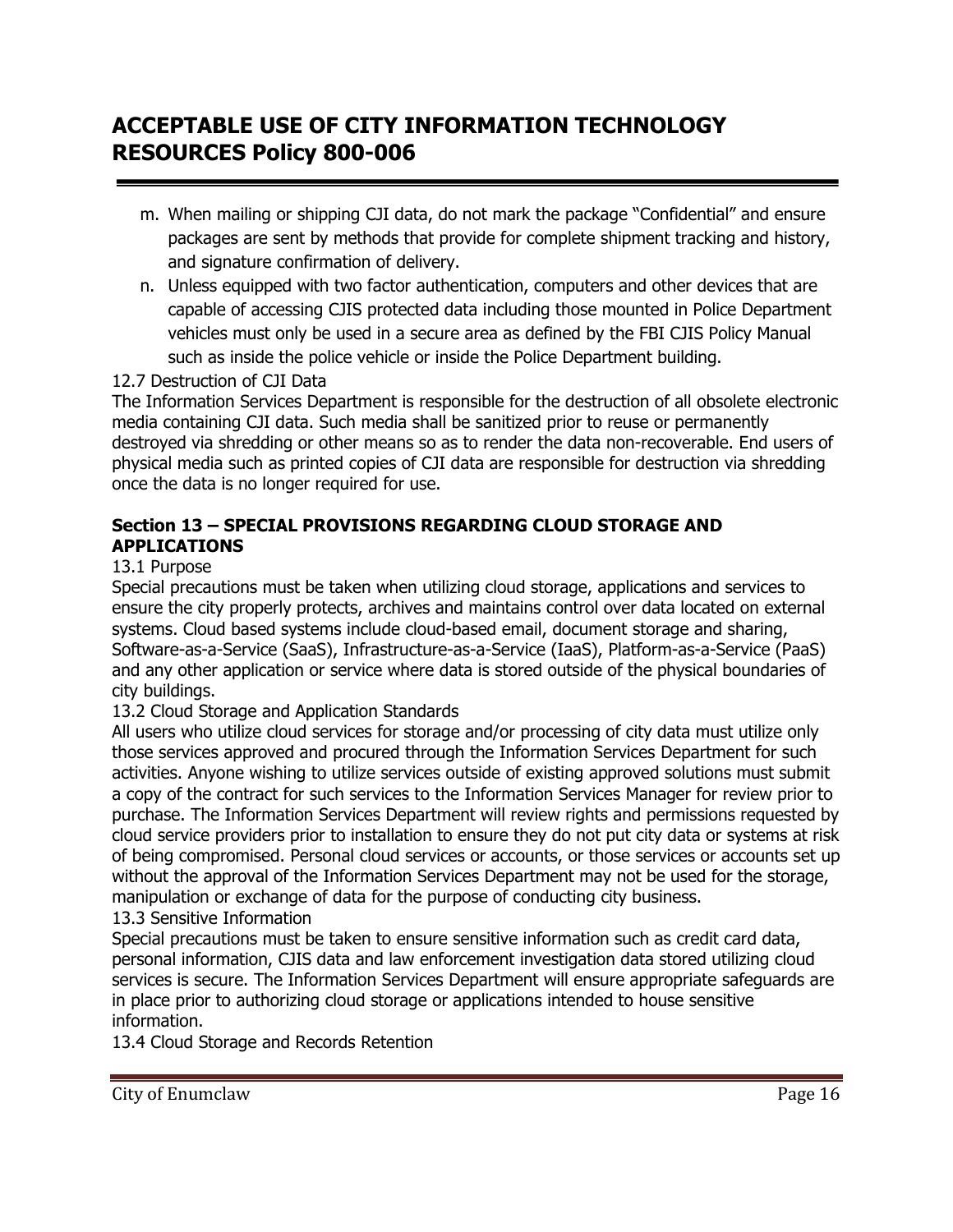All users who utilize cloud services for storage and/or processing of city data must ensure that records are being properly archived in accordance with the Secretary of States Records Retention Guidelines. Cloud storage of data is generally intended to be used for short term storage only and users are responsible for ensuring a primary copy of the data is kept on internal systems for retention purposes. The Information Services Department must ensure that long term cloud storage applications and services provide for the proper backup and archival of data.

# **Section 14 – PROCUREMENT OF INFORMATION TECHNOLOGY RESOURCES**

### 14.1 Purpose

In order to reduce expense to the city, the Information Services Department shall be responsible for managing the procurement of all information technology resources. Significant cost savings, stability and reduced overhead can be achieved through vendor consolidation, hardware and software standardization, volume purchases and utilization of government contracts.

Procurement of information technology resources as defined in section 2 shall be the sole responsibility of the Information Services Department. Notwithstanding the exceptions provided herein, it is a violation of this policy to procure or otherwise acquire information technology resources outside the centralized procurement process managed by the Information Services Department.

# 14.2 Hardware and Software Standards

All city information technology acquisitions shall meet or exceed performance standards set forth by the Information Services Department with regards to hardware, software and system capabilities. The Information Services Department will occasionally review and revise these standards to ensure that information technology resources meet the needs of end users and the business requirements of the city. City owned software shall not be installed on a computer not owned or administered by the City of Enumclaw without the authorization of the Information Service Department. Non city owned software or software obtained outside of the standard Information Services Department procurement process shall not be installed on a city owned or administered computer or system without the authorization of the Information Service Department.

# 14.3 Grant Purchases

Information technology resources obtained from grants or through grant purchases must be coordinated with the Information Services Department prior to applying for the grant to ensure any technology acquisitions meet current city standards for hardware and software. 14.4 Capital Purchases

Capital purchases of information technology resources will be requested through the annual budget process by the Information Services Department. Information technology resources obtained as a component of a larger capital purchase must be coordinated with the Information Services Department prior to preparing the capital request to ensure any technology acquisitions meet current city standards for hardware and software.

14.5 Seized Information Technology Resources

City of Enumclaw Page 17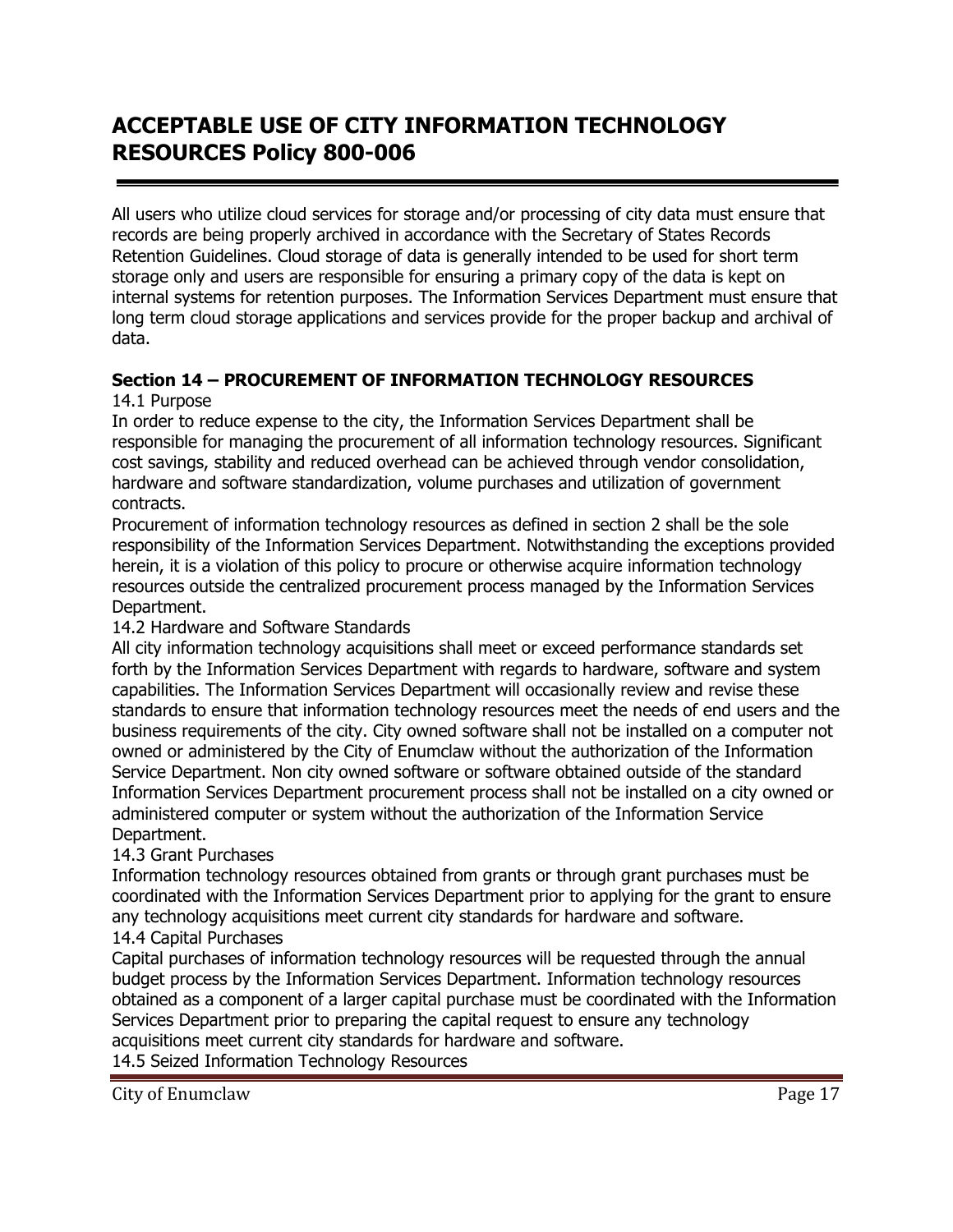Police seizures of information technology resources are not allowed to be utilized as an information technology resource without prior authorization from the Information Services Manager. Seized items must meet or exceed current hardware and software standards before being considered for internal use and all items must be inspected and scanned for viruses by the Information Services Department prior to being connected to the city network. 14.6 Donated Information Technology Resources

Donations of information technology resources may not be accepted from individuals or outside agencies without prior authorization from the Information Services Manager. Donated items must meet or exceed current hardware and software standards before being considered for internal use and all items must be inspected and scanned for viruses by the Information Services Department prior to being connected to the city network.

14.7 Procurement and Establishment of Internet Websites and Social Media Accounts Requests for the procurement or establishment of internet websites or social media accounts shall be made by the department director to the City Administrator. Upon approval by the City Administrator the procurement and establishment of internet websites or social media accounts shall be the sole responsibility of the Information Services Department. Notwithstanding the exceptions provided herein, it is a violation of this policy to procure or otherwise establish internet websites or social media accounts which represent the government of the City of Enumclaw, its departments, divisions, services or programs outside the centralized procurement process managed by the Information Services Department.

14.8 Procurement of Landline Telephone and Mobile Device Service and Equipment The procurement of all telecommunication equipment including telephone systems and service, landline and cellular telephones and other mobile devices shall be the sole responsibility of the Information Services Department. Notwithstanding the exceptions provided herein, it is a violation of this policy to procure telephone systems or services, landline and cellular telephones and other mobile devices outside the centralized procurement process managed by the Information Services Department.

# 14.9 Exceptions

Elected or appointed officials and department heads may authorize the purchase of computer related consumables and minor peripherals such as CD's, toner and ink cartridges, keyboards, mice, digital cameras, USB drives, furniture, keyboard trays, cases, screen protectors and ergonomic accessories as necessary to conduct city business. The Mayor, City Administrator, Chief of Police or Information Services Manager may authorize exceptions to section 14 of this policy for short periods of time due to special circumstances such as disasters or other citywide emergencies where acquisitions of information technology resources may require increased expediency.